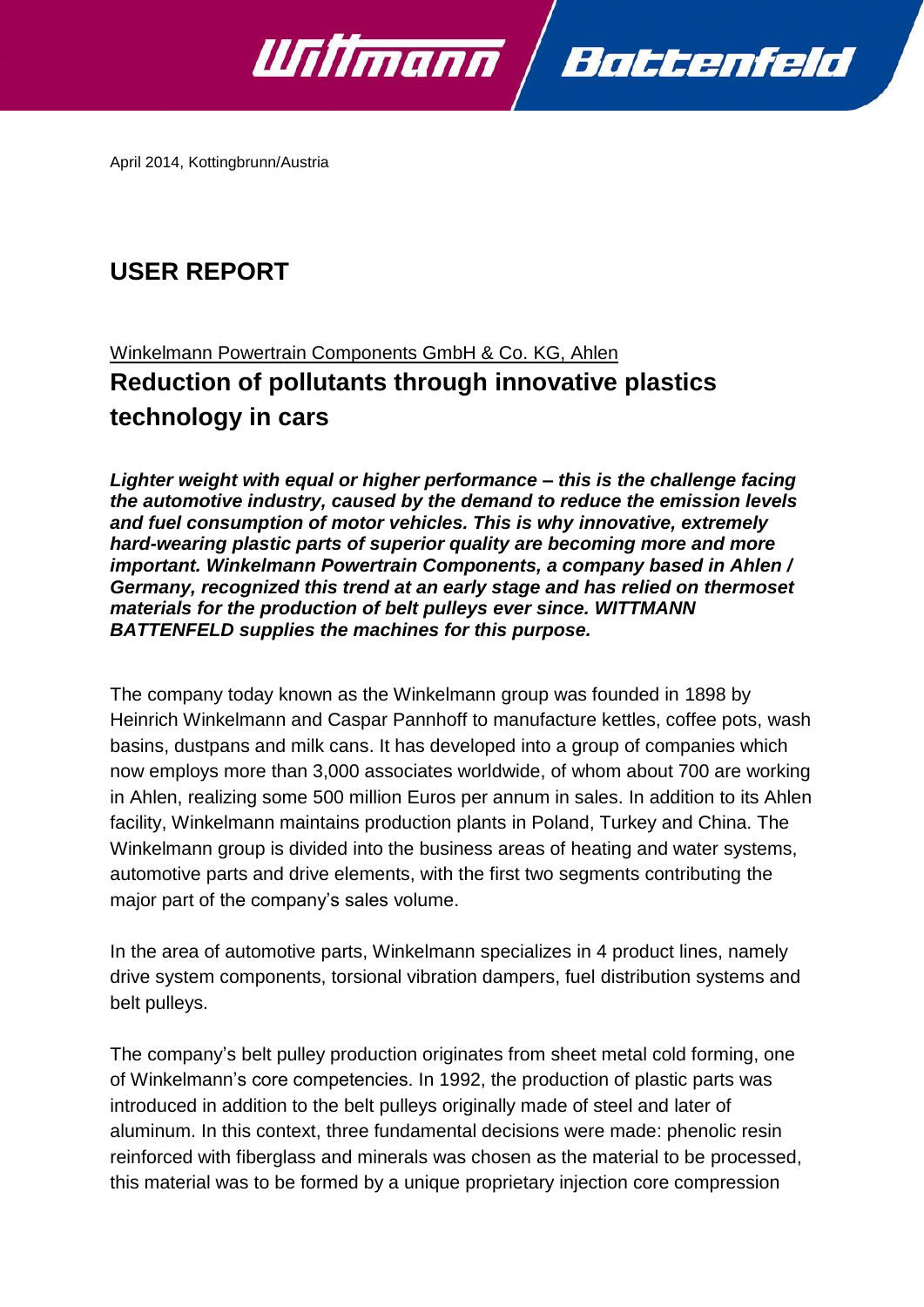molding process specially developed for this purpose, with the registered trade mark WIN:DUR, and Battenfeld was to supply the injection molding machines.

Willmann Bottenfeld

The first belt pulleys made of thermoset were delivered to BMW. Today, Winkelmann has already injection core compression molded some 50 million belt pulleys for water pumps, hydraulic power steering pumps and camshaft drives. Winkelmann expects great future potential primarily for the latter because of the reduction in weight and the cost savings compared to metal parts. Moreover, this company is one of the few manufacturers offering hybrid pulleys, which are made of thermoset combined with other materials such as metal, thermoplastics and elastomers.

# **The success formula: thermoset processing with injection-stamping technology**

During the injection core compression molding process, phenolic novolac resin is injected into the mold at low pressure to prevent orientation of the fiberglass particles. Next, the stamping core is shifted inside the mold, to generate the necessary cavity pressure and final geometry of the part in the mold. The pressure is subsequently maintained until chemical cross-linking of the phenolic resin has taken place, which can no longer be reversed. This process is responsible for the material's subsequent dimensional stability under thermal stress.

Accordingly, using injection core compression molded thermoset to produce belt pulleys offers a number of advantages.

In addition to the already-mentioned aspect of weight and cost reduction compared to metal, these are high sound absorption, a wear-resistant surface, excellent homogeneity, since the fiberglass is not oriented in any preferred direction, and high media resistance against all known substances in the engine compartment. As the outer skin of the product consists exclusively of resin due to this special process, a long service life for the belt is ensured as well.

Basically, it is also possible to manufacture belt pulleys from fiberglass-reinforced thermoplastics. However, thermoplastic materials with comparable performance attributes are far too expensive because of the complex material composition which is required to ensure the necessary thermal stability, and so they are not competitive. Therefore Winkelmann has never regarded them as an alternative.

Thermoset belt pulleys are currently used in air-conditioning compressors, water pumps and power steering pumps. Primarily due to the enormous reduction in weight compared to metal, Winkelmann sees future fields of application in camshaft drive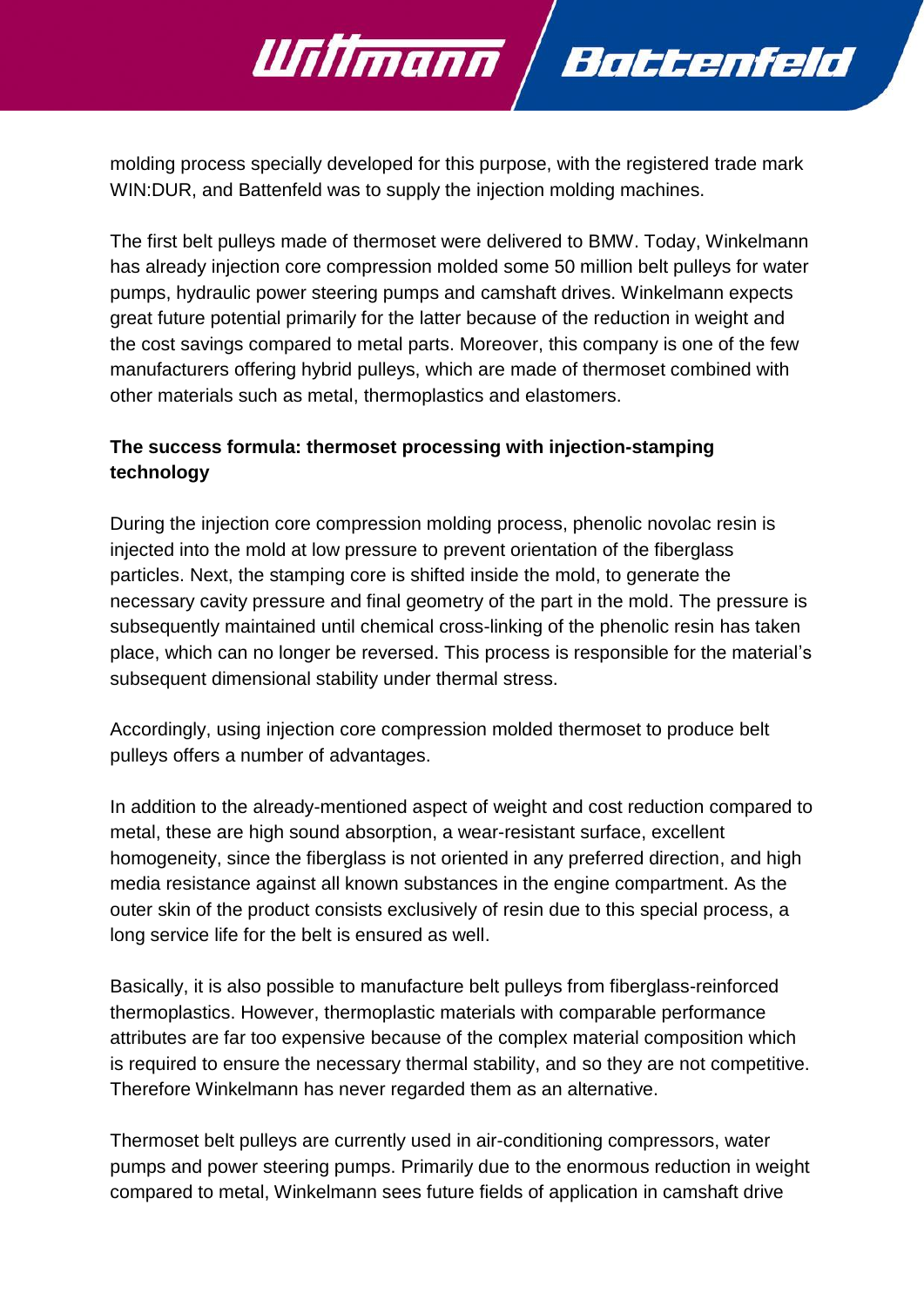systems, crankshaft dampers or belt drive systems for power steering, which are currently still at the prototyping stage. Apart from that, Winkelmann is working on the further development of hybrid components made of steel, thermoset and elastomer, which could have an extensive field of application primarily in the area of damping. Here, the "decoupled" belt pulleys, whose designation is derived from their special design and function, offer the option of decoupling the belt drive and the aggregates connected with it from the rotational vibration of a combustion motor's crankshaft drive.

Battenfeld

Willmann /

### **Winkelmann relies on thermoset machines from WITTMANN BATTENFELD**

Winkelmann currently operates its thermoset production plant in Ahlen with 23 injection molding machines with clamping forces ranging from 100 to 150 t, all coming from WITTMANN BATTENFELD. Dipl.-Ing. Axel Neukirchen, graduated engineer and Thermoset Product Manager at Winkelmann comments: "During our initial phase in the 1990s, BATTENFELD emerged as the machine manufacturer with the greatest competence and readiness to adapt its machines to the injection core compression molding process, and thus proved to be the right partner for us". The production was started with the predecessor models of today's hydraulic HM series, the 3-platen machines from the CDC series with central clamping cylinders.

In 2013, the first two machines from the HM series were delivered. These are HM 150/1000 ServoPower models with 150 t clamping force, equipped with energyefficient servo drives, W821 robots from WITTMANN with the modern R8 control system for parts removal and insertion of metal rings, and WITTMANN temperature controllers from the TEMPRO plus D series for barrel tempering. Moreover, the machines come with the complete package of options required for thermoset processing. In addition, special execution sequences required for the process in use at Winkelmann have been installed, including relevant monitoring functions. In order to ensure tension-free, perfectly formed parts, an additional core compression cylinder has been mounted on the machine to condense the cavity, with the effect of applying additional force to the cavity by the hydraulic cylinder via the core during the injection process.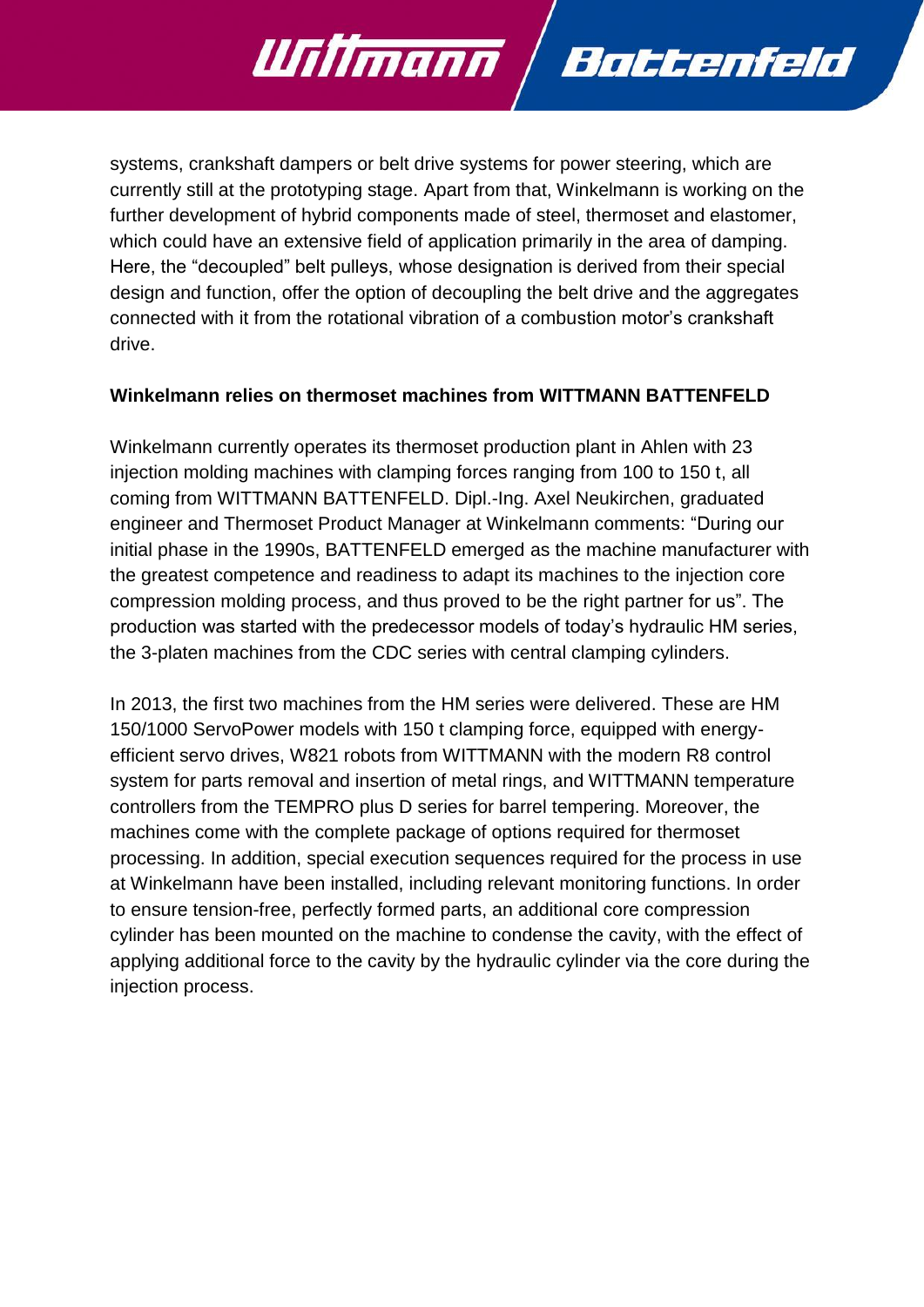



**Fig. 1:** All machines at Winkelmann have come from WITTMANN BATTENFELD



**Fig. 2:** Dipl.-Ing. Axel Neukirchen, Thermoset Product Manager at Winkelmann, and Kai-Uwe Hilker, WITTMANN BATTENFELD salesman, in front of an HM 150 equipped for thermoset processing



**Fig. 3a + b:** Injection stamping mold. On the left: mobile mold half with compression core. On the right: fixed mold half with sprue bushing and base plate (Photo: Winkelmann Powertrain Components GmbH & Co. KG)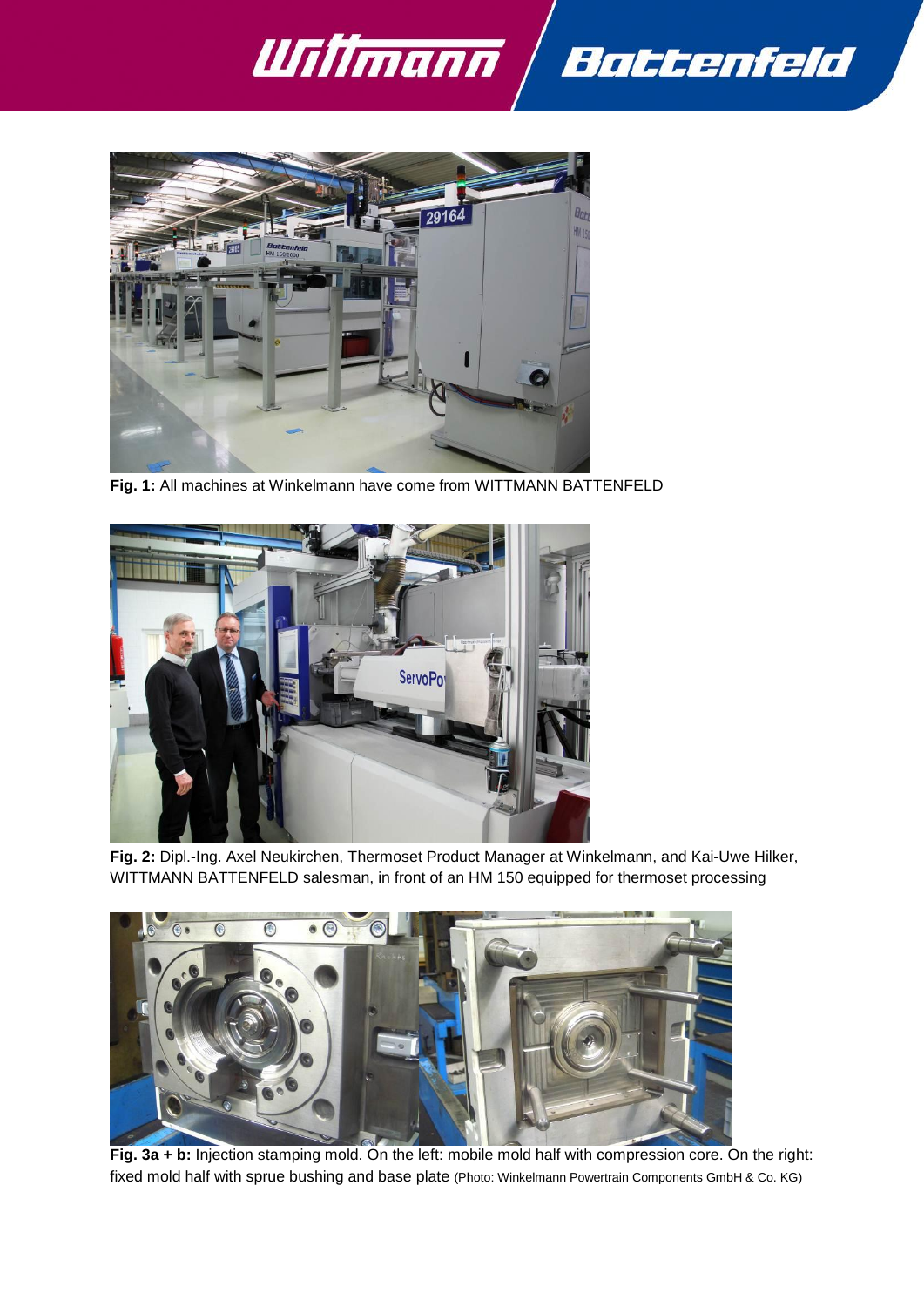



**Fig. 4:** Belt pulley with ball bearings to drive an air-conditioning compressor (Photo: Winkelmann Powertrain Components GmbH & Co. KG)



**Fig. 5:** Thermoset toothed belt wheel for a camshaft drive with integrated setting device for adjustment of the camshaft (Photo: Winkelmann Powertrain Components GmbH & Co. KG)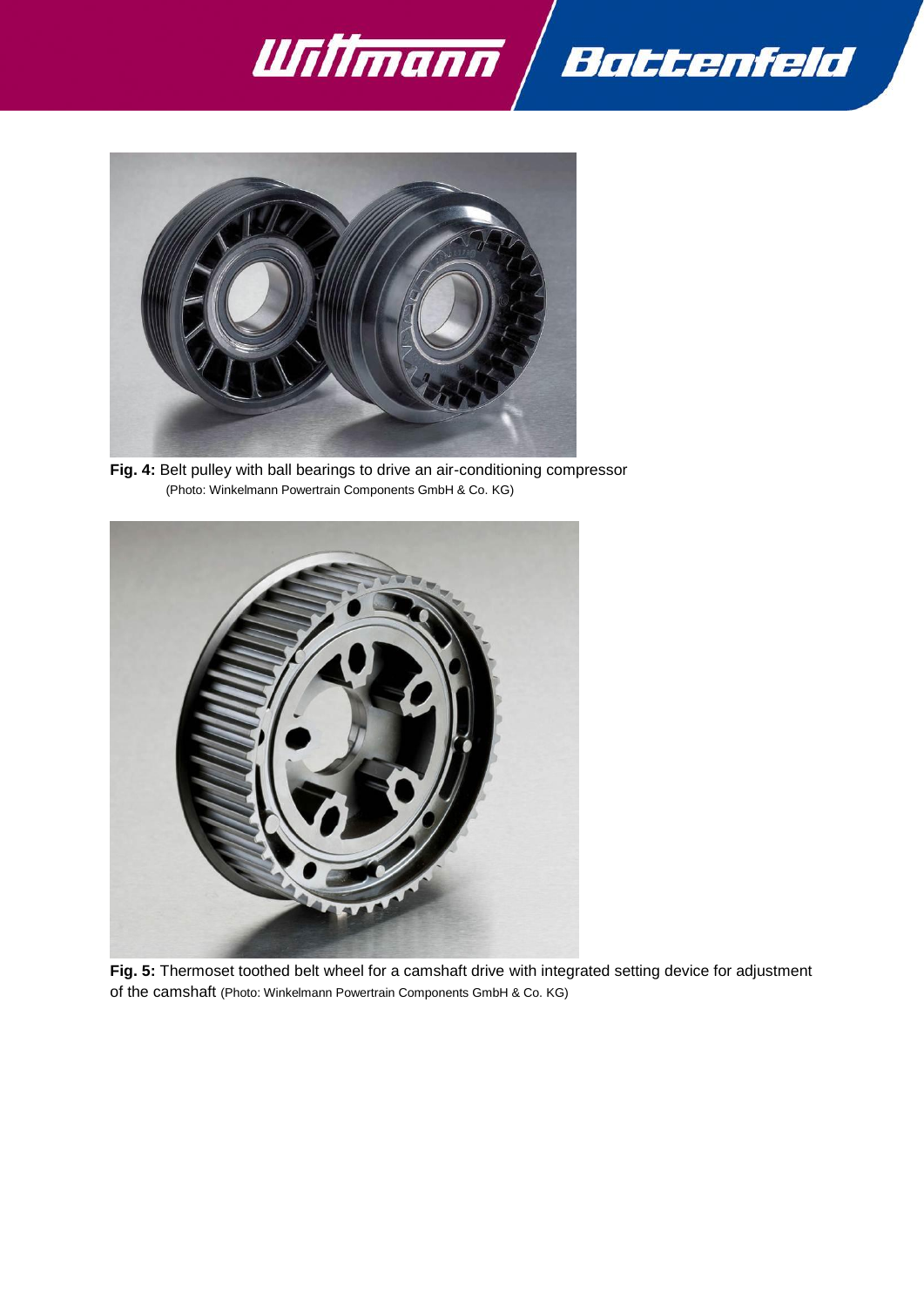



**Fig. 6:** Toothed belt pulley prototype made of thermoset for a camshaft drive (Photo: Winkelmann Powertrain Components GmbH & Co. KG)

#### **The WITTMANN Group**

The WITTMANN Group based in Vienna/Austria is one of the world's leading manufacturers of robots and peripheral equipment for the plastics industry. The WITTMANN product portfolio includes robots and automation equipment, automatic material loaders and material dryers as well as equipment for plastics recycling, mold tempering and cooling, and volumetric and gravimetric metering appliances.

WITTMANN BATTENFELD, a company of the WITTMANN Group with its headquarters and production facility in Kottingbrunn (Lower Austria), is a leading manufacturer of injection molding machinery and equipment for the plastics industry. The company is present in about 60 countries with its own sales and service companies as well as representative offices, thus offering optimal support to its customers in all matters concerning injection molding technology.